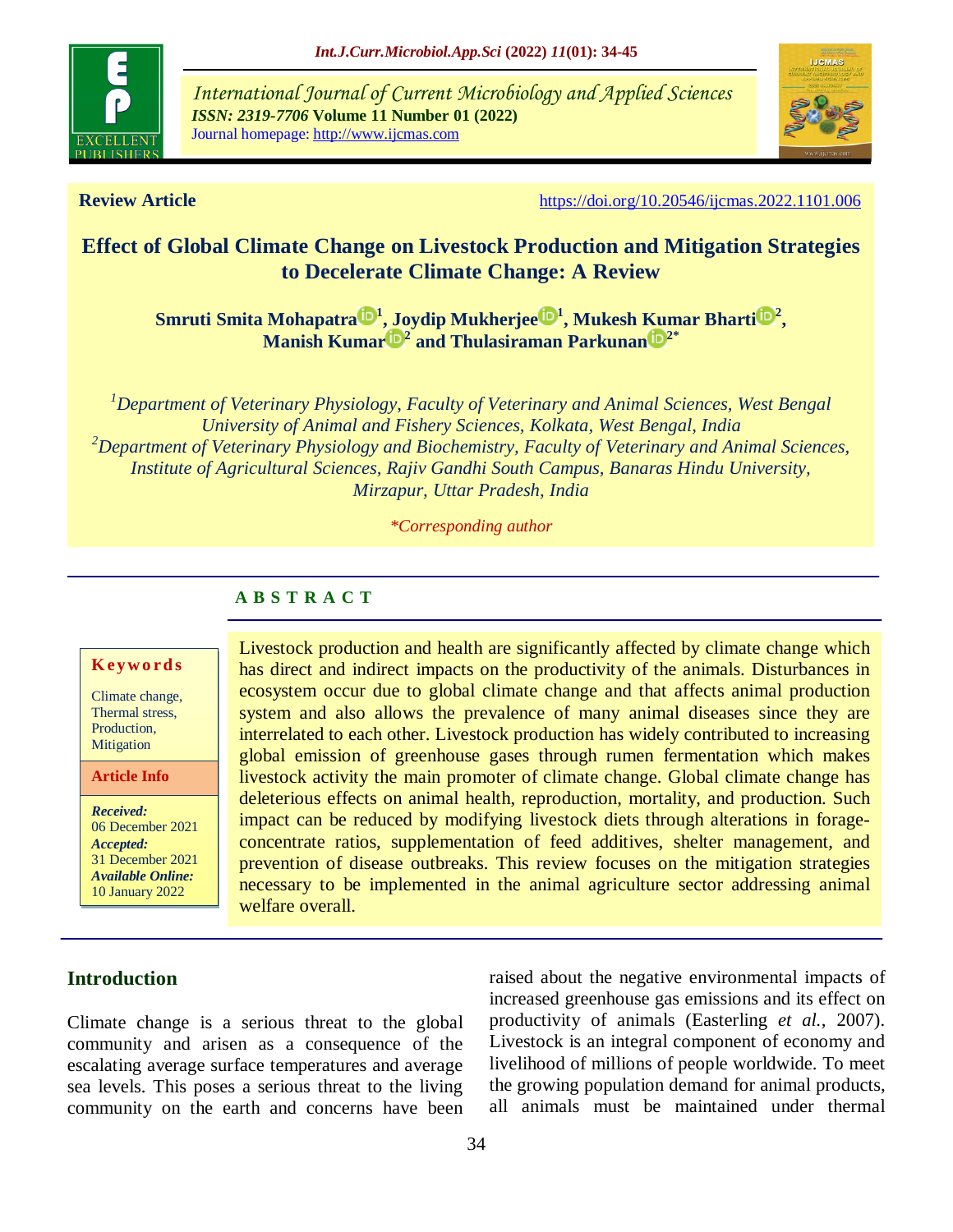comfort zone that have the least effect on adaptation mechanisms (FAO, 1986). Control over microenvironment is a challenge under conventional livestock farming, but intensive livestock production systems have more control over environmental parameters and less influenced by climate change (Rotter and van de Geijn, 1999). Hancock *et al.,* (2007) defined that the "*Stress is the body's response to exterior stimuli which shifts its state from the resting phase*". Among the environmental factors which affect the animal health, production and reproduction is the temperature. Thermal stress is considered as one of the major stress in livestock and manifested by single stressor such as temperature or a combination of stressors such as temperature, humidity and feed availability. It impairs feed intake, nutrient utilization, animal production, reproduction, health and mortality. Though the livestock reared in temperate climatic countries are more affected by the increase of temperatures than the livestock reared under tropical countries because of its better adaptability to extreme hot climatic adverse conditions (Thornton *et al.,* 2009), the impacts on tropical climatic countries cannot be undermined because of higher demand of animal products in the growing population. The sustainability of livestock production systems and animal welfare are matters of concern due to the impeding impact on the environment comprising of water, soil, air quality, biodiversity, and greenhouse gas emissions. Though many articles address the impact of climate change on animal production but very few have focussed on the mitigation strategies exclusively. Thus, this review is written with the objective of addressing the various mitigation strategies that will help the stakeholders to look into the possibility of adapting those in their livestock production systems.

#### **Impact of global climate change on livestock's**

# **Health**

Animals" health status can be identified by an alteration in physiological, behavioural, hormonal, hemato-biochemical and genetic expressions. Nardone *et al.,* (2010) reported grievous impression of climate change on animal health. Prolonged exposure to high temperature increases the frequency of drinking water, increases the lying time and decreases the standing time, defecation and urination causing various hemato-biochemical changes (Nardone *et al.,* 2010). The changes in hemato-biochemical parameters are enlisted in Table1.

## **Reproduction**

Climate change has deleterious effects on reproduction efficiency of livestock (Figure 1). The principal regulators of reproductive behaviour found in the hypothalamus and pituitary gland synthesize releasing hormones such as gonadotrophin releasing hormone (GnRH) and corticotropin releasing factor (CRF) (Aggarwal & Upadhyay, 2012). Environmental stressors such as extreme climate, trigger the hypothalamic-pituitary-adrenal (HPG) axis, which results in activation of the stress response (Aggarwal & Upadhyay, 2012). Release of glucocorticoids mediates the reproductive hormones that affect reproductive traits (Aggarwal & Upadhyay, 2012). The impact of climate change on animal reproduction is enlisted in Table 2.

# **Mortality**

Hot and humid conditions result in heat stress can have detrimental effect on livestock mortality (Figure 1). Howden *et al.,* (2008) reported that increase in temperature between 1°C and 5°C induces high mortality in grazing cattle.

As mitigation measure, sprinklers, shade and different management practices are recommend to cool the animals. Sirohi and Michaelowa (2007) linked livestock mortality to several heat waves between 1994 and 2006 in the United States and northern Europe. The animal"s microenvironment temperature humidity index (THI) must be maintained within the limit of 72-76 for tropical dairy cattle. The THI above 78 is lethal for dairy cattle (Habeeb *et al.,* 2018).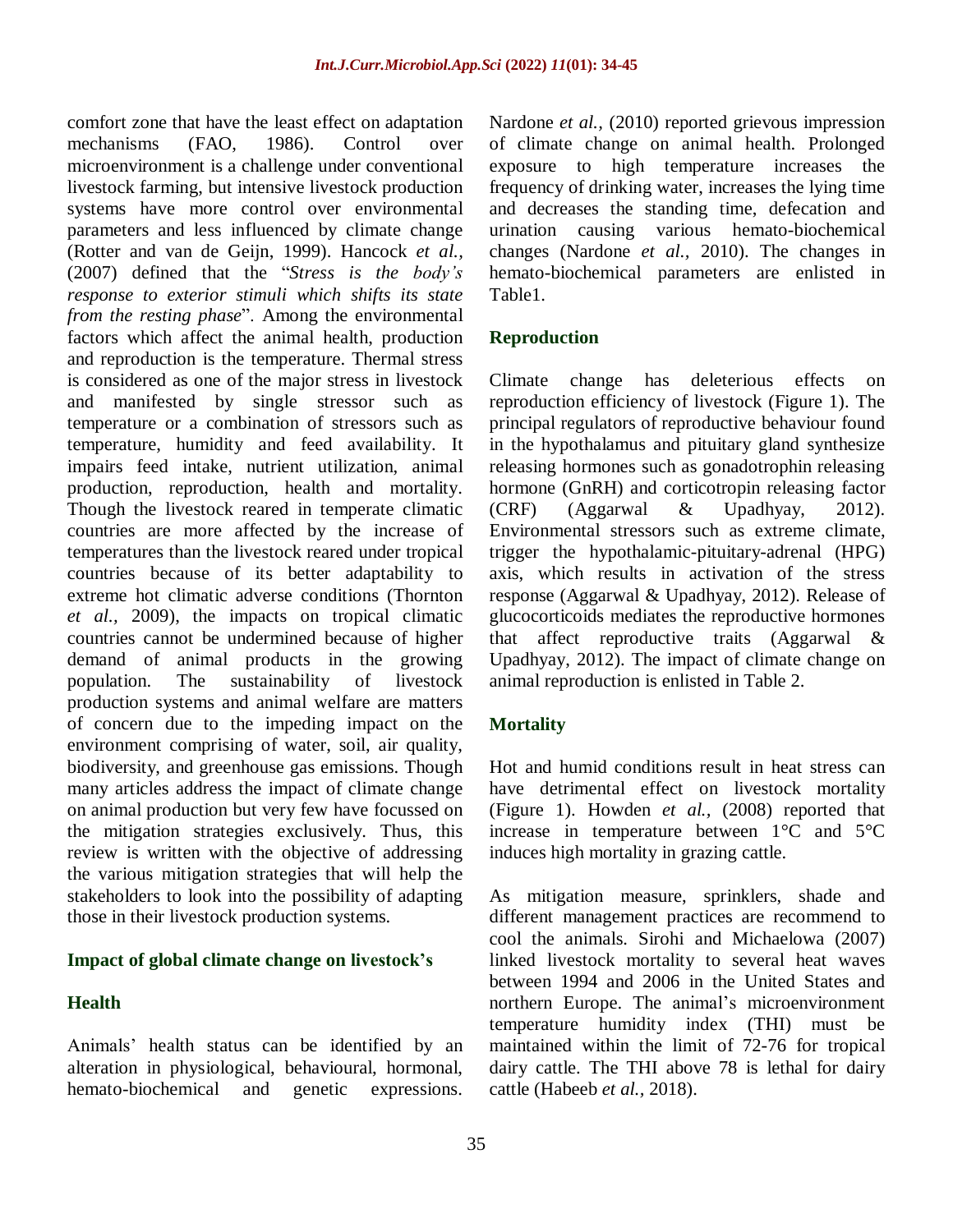#### **Production**

#### **Milk production**

India is the largest producer of milk in the world with a total production of 187.7 MMT in 2018-19 as per Basic Animal Husbandry Statistics, DAHD&F, the Govt. of India. It is predicted that by 2030, the world requires more to satisfy the global needs. It is estimated that milk production may decline by 3 million tonnes per year due to global warming by2020 (The Economic times, 2017). In tropical countries, it is projected to have a negative impact on smallholder livestock production systems, which play an important role in the livelihoods of rural communities (Tubiello *et al.,* 2008; Thornton *et al.,* 2009). The threats posed by climate change are more severe for population dependent on crop and livestock production for overall household food security (Battisti and Naylor, 2009). High producing dairy cows generate more metabolic heat than low producing dairy cows and are more sensitive to thermal stress. When metabolic heat production increases due to thermal stress, milk production declines (Berman, 2005; Kadzere *et al.,* 2002). Thermal stress affects cow, ewe, goat and buffalo"s milk production (Finocchiaro *et al.,* 2005; Nardone *et al.,* 2010). Thermal stress has an impact on goat milk composition and amount (Rojas-Downing *et al.,* 2017). In lactating goats, a water loss reduction mechanism is activated during hot seasons. This mechanism reduces water loss in urine in favour of milk production during seasons with limited water resources (Olsson and Dahlborn, 1989). The pulse, respiration rate and rectal temperature of buffalo are affected when exposed to high temperatures causing decline in milk production (Seerapu *et al.,* 2015). Thus, increased resource use efficiency is an important component for environmental sustainability of the livestock sector (FAO, 2013).

#### **Meat production**

One of the main causes of decreased production in the dairy and beef industry is thermal stress (Nardone *et al.,* 2010). The effect of climate change on the productivity of various animal species has been enlisted in Table 3.

#### **Poultry production**

Increase in the demand for animal products due to the growth in animal population is expected to cause higher incomes, increased urbanization and change in dietary preferences (Thornton *et al.,* 2007). The rising demand for animal products is required to cause an increase in the productivity of the agricultural system (Van Boeckel *et al.,* 2019). But the impacts of global climate change due to heat stress on poultry industry are worse. The impacts in brief are enlisted below in Table 4.

## **Mitigation strategies in animal agriculture to decelerate climate change**

There is an urgent need to develop and implement "climate-smart" livestock management options that can achieve the triple win scenario of increasing productivity, adapting and building resilience to climate change, and mitigating climate change through reduction of greenhouse gas emissions (FAO, 2013; Steenwerth *et al.,* 2014; Lipper *et al.,* 2014; Sejian *et al.,* 2021). Extreme climatic and weather conditions affect livestock dependent communities leading to remarkable livestock and economic losses (Patz *et al.,* 2000; Sejian *et al.,* 2021). The mitigation strategies are broadly classified into shelter management, adaptation in animals, feeding management and health/disease management (Figure 2).

## **Management by design of climate adapted animal shelters**

Design of climate adapted animal shelters such as use misters, high speed fans, coolers, sprinklers, air conditioners, shed heights, wet gunny bags, misting and growing vegetation over the roof are the different shelter management techniques to beat the heat stress (Sejian *et al.,* 2021; Aggarwal & Upadhyay, 2012). Thermocol insulated roof, felt jackets and bamboo sheds are necessary to protect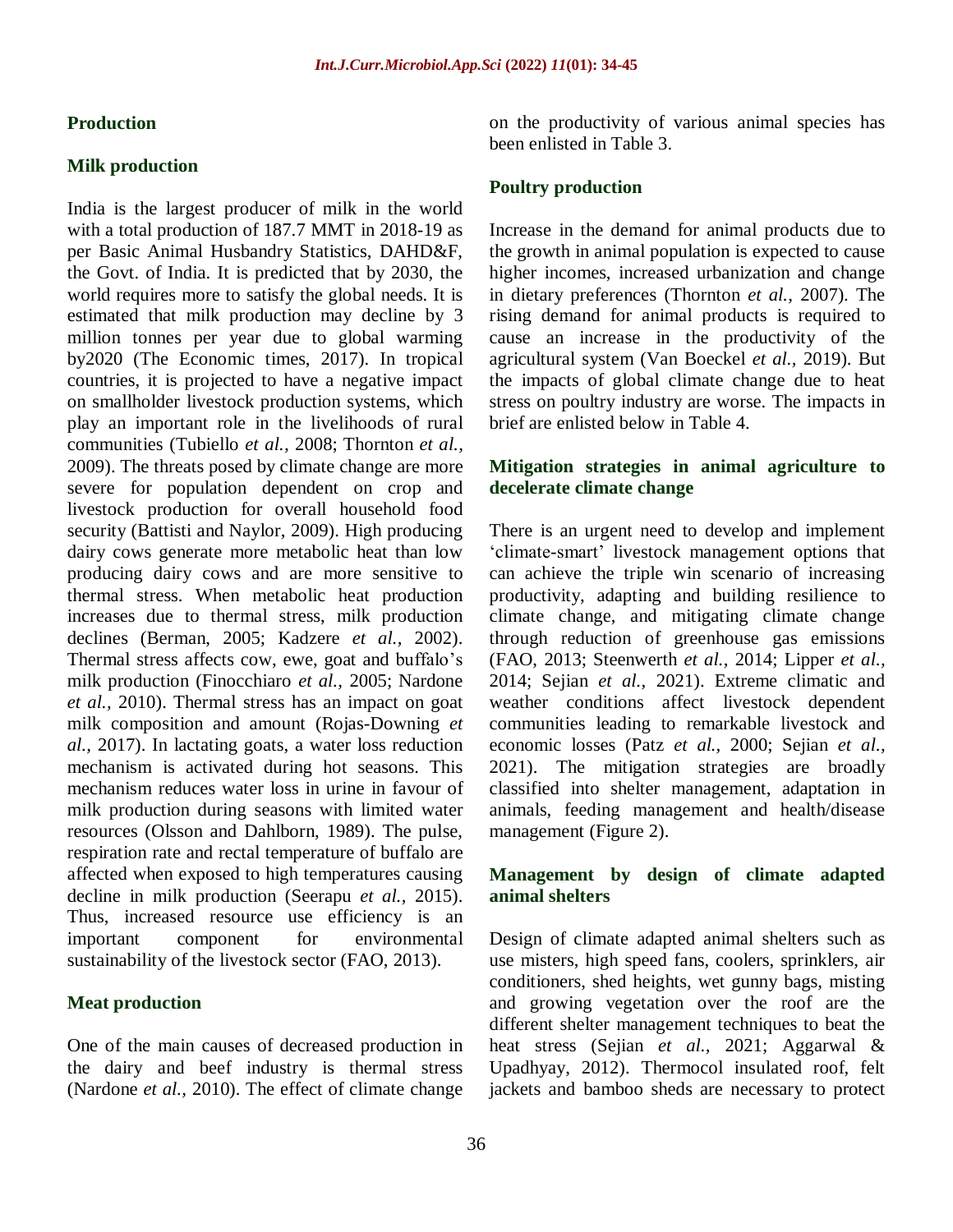the animals from cold stress (Aggarwal & Upadhyay, 2012).

# **Adaptation in animals for climate resilient livestock production**

Different adaptive mechanisms in terms of behavioural, physiological, morphological, molecular, cellular, hemato-biochemical, metabolic, neuro-endocrine and physiological help in the acclimatisation of the animals for production (Sejian *et al.,* 2018). Abdelnour *et al.,* 2019 suggested that increased temperature induces the expression of Heat Shocks Proteins (HSP) causing death and affecting physiochemical and immune response of livestock adversely. High temperature leads to increased inflammatory signalling in the body.

Animals have developed a phenotypic response to a single source of stress that acclimatises animals to such kind of stressor (Fregley, 1996). India is home to 39 indigenous breeds of cow and 13 indigenous breeds of buffaloes. Brazil, Australia and the United States import indigenous Indian milch breeds to develop heat-resistant species (The Economic Times, 2014).

Increasing temperature affects the productivity of the large ruminants. Acclimation results in reduced feed intake, increased water intake and altered physiological functions such as reproductive and productive efficiency and a change in respiration rate (Nardone *et al.,* 2010). The significantly lower respiration rate, rectal temperature and HSP70 gene expression in the Salem Black heat stress group animals as compared to the Osmanabadi and Malabari groups point towards the better resilient capacity of the Salem Black breed as compared to the other two breeds of Goats (Joy *et al.,* 2018). Genetic selection of animals having less sensitivity towards high temperature as well as native breeds is necessary. Recent reports suggest that not all the indigenous breeds are thermo-tolerant. Among them also species difference exists (Joy *et al.,* 2018; Sejian *et al.,* 2021). It becomes mandatory to find out the best suitable breed to recommend to the

farmers for the sustainable livestock production. During breed selection one must go for holistic approach instead of considering a single parameter.

#### **Feeding management**

Improved forage quality and diet supplementation are the livestock management strategies that have huge potential to address poor livestock system performance and reduce emissions intensity (FAO, 2013). It is known fact that all the animals require macro nutrients (Lipids, proteins and carbohydrates) and micro nutrients (vitamins, minerals and trace elements) in a balanced state (Chaidanya *et al.,* 2015). Whenever nutritional deficiency arises it will have a negative effect on production potential and immune status of the animal (Soren, 2012).

## **Availability of feed and fodder**

Inadequate feed supply is one among the major constraints faced by the livestock owners in recent years. Seasons play a critical role in the availability of feed and fodder (Chaidanya *et al.,* 2015).

Considering the problems prevalent in developing nations, Thornton *et al.,* (2009) suggested that improved management strategies should be based on a combination of factors such as feed and nutrition, genetics and breeding, health and environment, different combinations for different systems of land availability and mixed farming and inclusion of alternative feed stuffs not commonly used as forage and protein sources in farm animal feeding but have potential to reduce the enteric emission of methane into the environment.

# **Quality of fodder**

Quantity and quality of feed is affected mainly due to an increase in atmospheric carbon dioxide levels and temperature (Chapman *et al.,* 2012). The effects of climate change on quantity and quality of feeds are dependent on livestock system, species and location (IFAD, 2010). The effects on feed and forage are: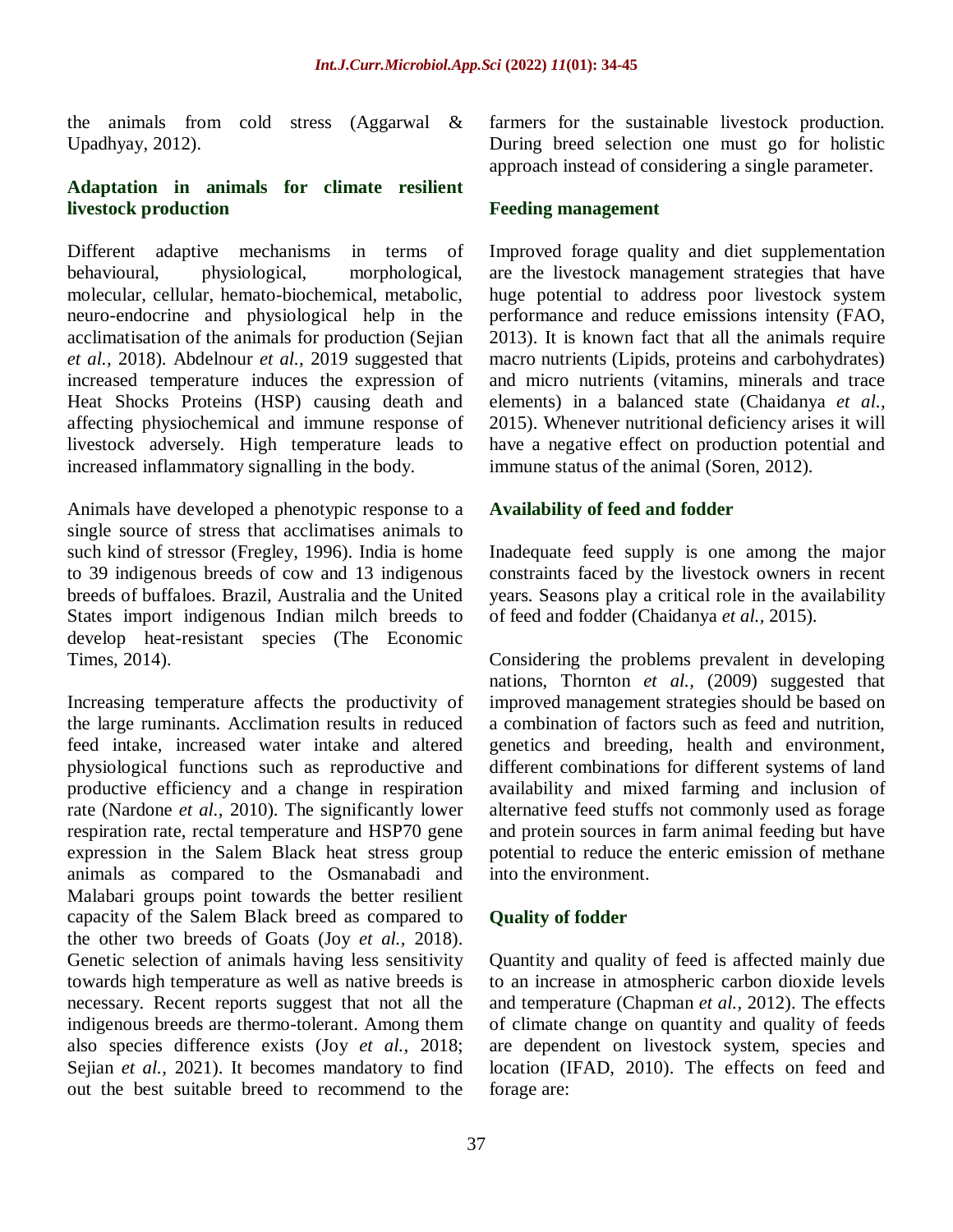Increase of carbon dioxide concentration results in herbage growth changes and changes in temperature and carbon dioxide levels affect the composition of pastures (Chapman *et al.,* 2012; Hatfield and Prueger, 2011; Thornton *et al.,* 2008, 2009, 2015).

Quality of feed crops and forage is affected by increased temperatures and dry conditions due to variations in concentrations of water-soluble carbohydrates and nitrogen.

Increasing temperature leads to increase lignin and cell wall components in plants (Polley *et al.,* 2013; Sanz-Saez *et al.,* 2012), which decrease digestibility and degradation rates (IFAD, 2010; Polley *et al.,* 2013), leading to a decline in availability of nutrients for livestock (Thornton *et al.,* 2009).

Floods affect form and structure of roots, change leaf growth rate and decrease total yield (Baruch and Mérida, 1995).

Impacts on forage quantity and quality depend on the region and length of growing season (Polley *et al.,* 2013; Thornton *et al.,* 2009). A 2°C increase in temperature produces negative impacts on pasture and livestock production in arid and semi-arid regions and positive impacts in humid temperate regions. The length of growing season is an important factor for forage quality and quantity because it determines the duration and periods of availability of forage (Rojas-Downing *et al.,* 2017).

# **Nutritional interventions**

Advanced nutritional interventions through nanotechnology are necessary for reducing the negative impacts of climate change. Supplementation of curcumin/nanocurcumin to the diet improves the performance, antioxidant status and jejunal tissue health in broiler chickens reared under normal and cold stress conditions (Rahmani *et al.,* 2018). Dietary nano-Selenium helps growing rabbits to cope with the negative impacts of thermal stress through many physiological processes like enhanced growth performance, liver and kidney functions, and antioxidant status and regulates the inflammatory cytokines responses (Sheiha *et al.,* 2020; Abdel-Wareth *et al.,* 2019). Herrero *et al.,* (2002) used the ruminant model to simulate milk production and methane emissions from enteric fermentation. Farmers in Lushoto, Tanzania identified growing improved forages and supplementing with concentrate feeds to improve their livestock feeding (Lukuyu *et al.,* 2015). Vitamin-E, Vitamin-A, zinc, selenium and selenium enriched yeast help reducing the impact of thermalstress. They improve milk quality and livestock health. Vitamin-E improves the antioxidant status and lowers the incidence of mastitis, metritis, and retention of placenta during thermal stress. Supplementation of mineral mixture and antioxidants has effect on growth, reproductive performance and adaptive capability of Malpura ewes when subjected to thermal stress (Sejian *et al.,* 2014). Bin-Jumah *et al.,* 2020 suggested the potential use of chromiumin combating the adverse effects of heat stress in animals. Study reveals that outcome are higher when improved diets are coupled with improved breeds due to increased efficiency in utilization of the feed. On contrary, the intensities for methane emission are higher for farm households with local cows as compared to those with improved breeds of dairy cows under baseline diets. Improved feeding strategies lowers methane emission intensity of both types of breeds. Feeding low fiber rations and more concentrate during hot weather increase ration energy density and reduce heat increment. Low fiber and high grain diets provide more efficiently used end products. However, low fiber, high grain diets must be balanced. Feeding cactus and *Prosopis juliflora* help livestock overcome extreme drought condition (Sawal *et al.,* 2004). Ingestion of large volumes of water provides comfort to the animals by reducing the temperature of the body (Gonzalez Pereyra *et al.,* 2010). Mohamed E. Abd El-Hack *et al.,* 2020, suggested that several members of the traditional herbal wealth improve the general health state of poultry as thermoregulatory and immunemodulatory agents and counter the thermal stressassociated immunosuppressive effects.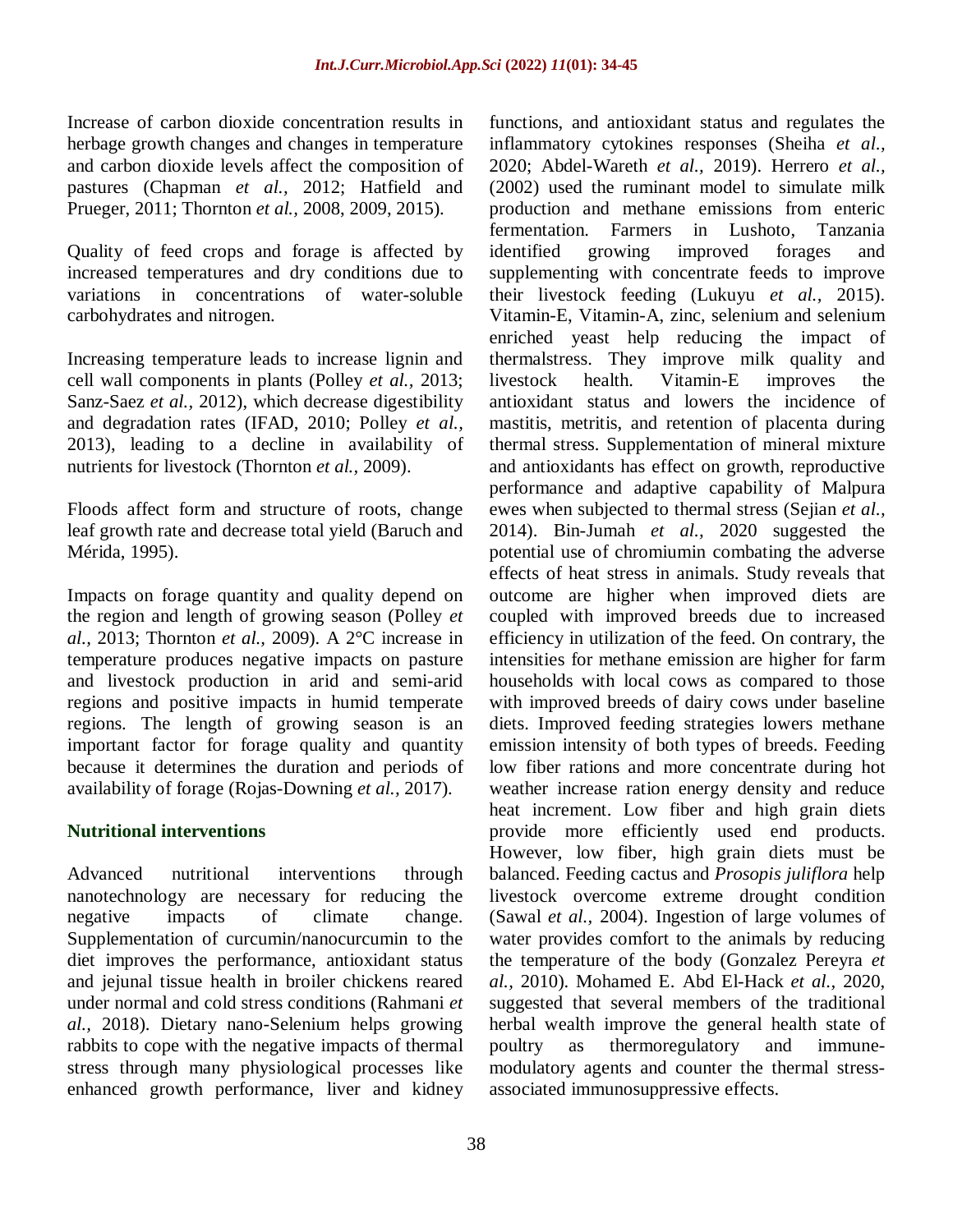# **Table.1**

| <b>Sl. No.</b>          | Effect of climate change on hematobiochemical parameters | <b>References</b>          |
|-------------------------|----------------------------------------------------------|----------------------------|
|                         | RBC, WBC, PCV, Hb, ALT, AST, Cortisol & BUN              | Berian et al., 2019        |
| $\overline{2}$          | Glucose, Protein and Lipid metabolism                    | Bernabucci et al., 2006    |
| 3                       | Endocrine activity                                       | Johnson, 1980              |
| $\overline{\mathbf{4}}$ | Effect on metabolism                                     | Webster, 1991              |
| 5                       | Oxidative status                                         | Bernabucci et al., 2002    |
| 6                       | Non-esterified fatty acids (NEFA)                        | Ronchi et al., 1999        |
| 7                       | Saliva production and negative energy balance (NEB)      | Rojas-Downing et al., 2017 |
| 8                       | On livability & fitness.                                 | King <i>et al.</i> , 2006  |

# **Table.2**

| <b>Sl. No.</b> | Impact of climate change on animal reproduction        | <b>References</b>             |
|----------------|--------------------------------------------------------|-------------------------------|
|                | Effect on oocyte growth and quality                    | Barati et al., 2008           |
| $\overline{2}$ | Impairment of embryo development and pregnancy rate in | Hansen, 2007; Nardone et al., |
|                | female animals                                         | 2010                          |
| 3              | Lower sperm concentration and quality in male animals  | Kunavongkrita et al., 2005    |
| Δ              | Elevated energy deficits and cattle fertility          | De Rensis and Scaramuzzi,     |
|                |                                                        | 2003; King et al., 2006       |

# **Table.3**

| <b>Species</b>     | Impacts of climate change in various species                 | <b>References</b>            |
|--------------------|--------------------------------------------------------------|------------------------------|
| <b>Beef</b> cattle | Cattle with high weights, thick coats and darker colours are | Nardone et al., 2010         |
|                    | more vulnerable for meat production.                         |                              |
| <b>Ruminants</b>   | Reduction in body size, carcass weight and fat thickness     | Mitloehner et al., 2001      |
| Large pigs         | Reduction in feed intake, growth and carcass weight          | Nardone et al., 2010.        |
| <b>Piglets</b>     | Reduction in survival (Temperature $> 25^{\circ}$ C)         | Lucas <i>et al.</i> , $2000$ |
| <b>Sow</b>         | Reduction of feed intake and milk yield                      | Lucas et al., 2000           |

# **Table.4**

| Life traits                       | <b>Impacts of climate change on poultry</b>                                                             | <b>References</b>     |
|-----------------------------------|---------------------------------------------------------------------------------------------------------|-----------------------|
| <b>Production</b>                 | Low production (Temperature $> 30^{\circ}$ C)                                                           | Esminger et al., 1990 |
| <b>Carcass traits</b>             | Heat stress on birds reduces body weight gain, feed intake,<br>carcass weight & muscle calorie content. | Tankson et al., 2001  |
| <b>Reproduction</b><br>efficiency | Interruption of ovulation due to reduced feed intake                                                    | Nardone et al., 2010  |
| <b>Egg quality</b>                | Egg weight and shell weight and thickness are negatively<br>affected under hot conditions.              | Mashaly et al., 2004  |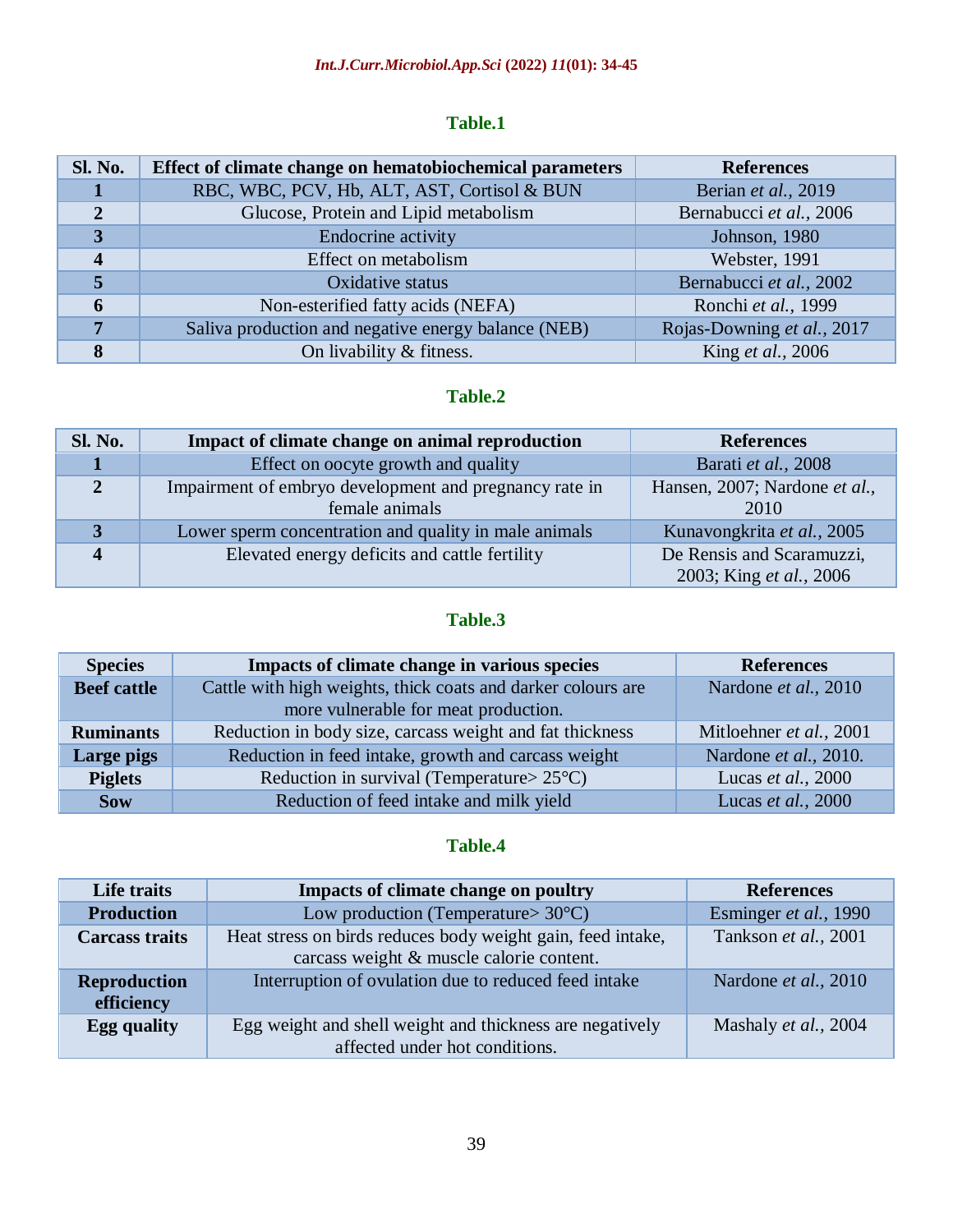Usage of herbs amongst the poultry farmers help in the improvement of general production and health status of birds reared under the thermal stress through enhancement of immune response and stress tolerance.

#### **Prevention of disease outbreak**

Climate change has a huge impact on the livestock diseases which largely depends on the geography, land type, diseases and susceptibility of animals (Thornton *et al.,* 2009). Animal health can be affected directly or indirectly by climate change, especially rising temperatures (Nardone *et al.,* 2010). The direct effects are related to the increase of temperature which increases the potential for morbidity and fatality. The indirect effects are related to the impacts of climate change on microbial communities, spreading of vector-borne diseases, food-borne diseases, host resistance and feed and water scarcity (Nardone *et al.,* 2010; Thornton *et al.,* 2009; Tubiello *et al.,* 2008). Rising temperature accelerates the growth of pathogens and parasites that live part of their life cycle outside of their host and negatively affects livestock (Harvell *et al.,* 2002; Karl *et al.,* 2009; Patz *et al.,* 2000). Climate change induces shifts in disease spreading, outbreaks of severe disease, or introduces new diseases which affect livestock that are not usually exposed to these types of diseases (Thornton *et al.,* 2009). Alterations in precipitation patterns and temperature affect the quantity and spread of vectorborne pests such as flies, ticks and mosquitoes (Thornton *et al.,* 2009). Disease transmission between hosts is more likely to happen in warmer conditions (Thornton *et al.,* 2009). White *et al.,* (2003) simulated the impacts of climate change on Australian livestock, finding that livestock lost about 18% of their weight due to increased tick infestations. Wittmann *et al.,* (2001) used a model to simulate the response of *Culicoides imicola* in Iberia, which is the main vector of the bluetongue virus that affects mainly sheep and sometimes cattle, goat, and deer. They reported that the vector would spread extensively with a 2°C increase in global mean temperature. These predicted spreads can be

prevented by disease surveillance and technologies such as DNA fingerprinting, genome sequencing, tests for understanding resistance, antiviral medications, cross-breeding and more (Perry and Sones, 2009; Thornton, 2010). Emergence of new diseases acts as a mixing vessel between human and livestock facilitating combination of new genetic material and their transmissibility. This makes it difficult to estimate actual disease risk because of the dependence of diseases on animal exposure and interactions factors (Randolph, 2008).

#### **Future Prospective**

Sustainable livestock production needs more research, extension and demonstration. Though livestock is an important contributor to food security, it is important to maintain an efficient conversion of natural resources to human food to sustain a neutral food balance (FAO, 2011). This can be accomplished through efficient production of protein from livestock (FAO, 2013). Climate change influences this conversion by affecting the nutritional content of livestock products (Harvell *et al.,* 2002; Karl *et al.,* 2009; Patz *et al.,* 2000) and reducing livestock production (Hatfield *et al.,* 2008). The best approach by the livestock sector to contribute to food security is by addressing the necessity of food balance (FAO, 2013; FAO, 2011). This review suggests the need to promote improved feeding strategies, introduction of more efficient breeds of livestock in order to achieve improved food security, increased productivity, reduced poverty, and reduced methane emissions intensities. Policies and initiatives targeting to increase income, improve food security and animal welfare can be beneficial to farm households that own local cows if such households are encouraged to adopt improved livestock diets while those targeting to reduce poverty should aim to promote adoption of improved cow breeds. Promotion of improved livestock feeding strategies needs to be accompanied by programmes that facilitate the adoption of improved breeds. More information is needed concerning the nature and extent of how thermal stress affects feed nutrient utilization and feed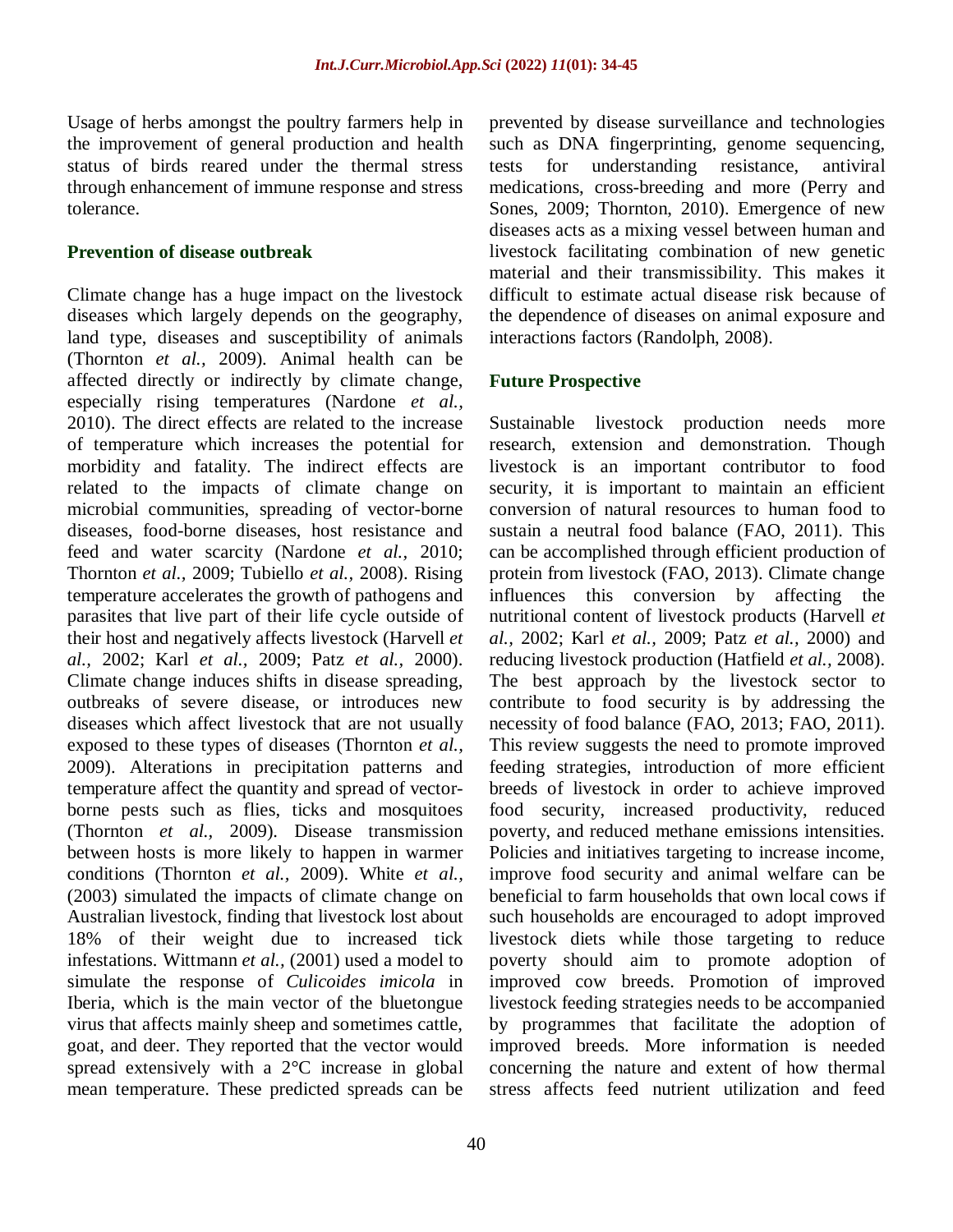intake, animal production, reproduction and health. With greater knowledge related to nutritional and metabolism processes of livestock, management practices could be adapted to increase animal performance. Agricultural by-products should be considered as potential feedstuffs for animal production by increasing the livestock efficiency and reducing the energy losses due to methane synthesis.

Improved livestock management options can increase productivity and income, improve food security, reduce greenhouse gas emission intensity and address animal welfare issues. Providing an improved breed and improved quality of livestock diets while complying to the amount of feed to the livestock has greater impacts on methane emissions reduction.

There are gains in income, food security, poverty reduction, and methane emission, when households acquire improved breeds. Thus, strengthening of livestock, their welfare and climate policies are the need of the hour.

#### **Author Contributions**

TP and JM conceptualized the idea and SSM prepared the preliminary draft of the manuscript. JM, MKB and MK contributed significantly for the final manuscript. All authors reviewed, revised and approved the final version of the manuscript.

#### **Acknowledgements**

The authors are highly thankful to Young Science Leadership virtual internship programme organizers. We acknowledge the Professors of Department of Veterinary Physiology, Faculty of Veterinary and Animal Sciences, West Bengal University of Animal and Fishery Sciences, Kolkata and the Dean of Faculty of Veterinary and Animal Sciences, Institute of Agricultural Sciences, Rajiv Gandhi South Campus, Banaras Hindu University, Mirzapur, Uttar Pradesh for the support.

#### **Conflicts of Interest**

The authors declare that they have no competing interests.

#### **References**

- Abdelnour, S. A., Abd El-Hack, M. E., Khafaga, A. F., Arif, M., Taha, A. E. and Noreldin, A. E. 2019. Stress biomarkers and proteomics alteration to thermal stress in ruminants: A review. J thermbiol. 79: 120-134.
- Abdel-Wareth, A. A. A., Ahmed, A. E., Hassan, H. A., Abd El-Sadek, M. S., Ghazalah, A. A. and Lohakare, J. 2019. Nutritional impact of nanoselenium, garlic oil, and their combination on growth and reproductive performance of male Californian rabbits. Anim Feed Sci Technol. 249: 37-45.
- Aggarwal, A. and Upadhyay, R. 2012. Heat stress and animal productivity. Springer Science & Business Media.
- Barati, F., Agung, B., Wongsrikeao, P., Taniguchi, M., Nagai, T. and Otoi, T. 2008. Meiotic competence and DNA damage of porcine oocytes exposed to an elevated temperature. Theriogenology.69: 767-772.
- Baruch, Z. and Mérida, T. 1995. Effects of drought and flooding on root anatomy in four tropical forage grasses. Int. J. Plant Sci. 156: 514-521.
- Battisti, D. S. and Naylor, R. L. 2009. Historical Warnings of Future Food Insecurity with Unprecedented Seasonal Heat. Science.5911: 240-244 (323).
- Berian, S., Gupta, S. K., Sharma, S., Ganai, I., Dua, S. and Sharma, N. 2019. Effect of heat stress on physiological and hemato-biochemical profile of cross bred dairy cattle. J Anim Res. 9(1): 95-101.
- Berman, A. J. 2005. Estimates of heat stress relief needs for Holstein dairy cows. J. Anim. Sci. 83: 13771384.
- Bernabucci, U., Lacetera, N., Basirico, L., Ronchi, B., Morera, P., Seren, E. and Nardone, A. 2006. Hot season and BCS affect leptin secretion of periparturient dairy cows. Dairy Sci.89: 348– 349.
- Bernabucci, U., Lacetera, N., Ronchi, B. and Nardone,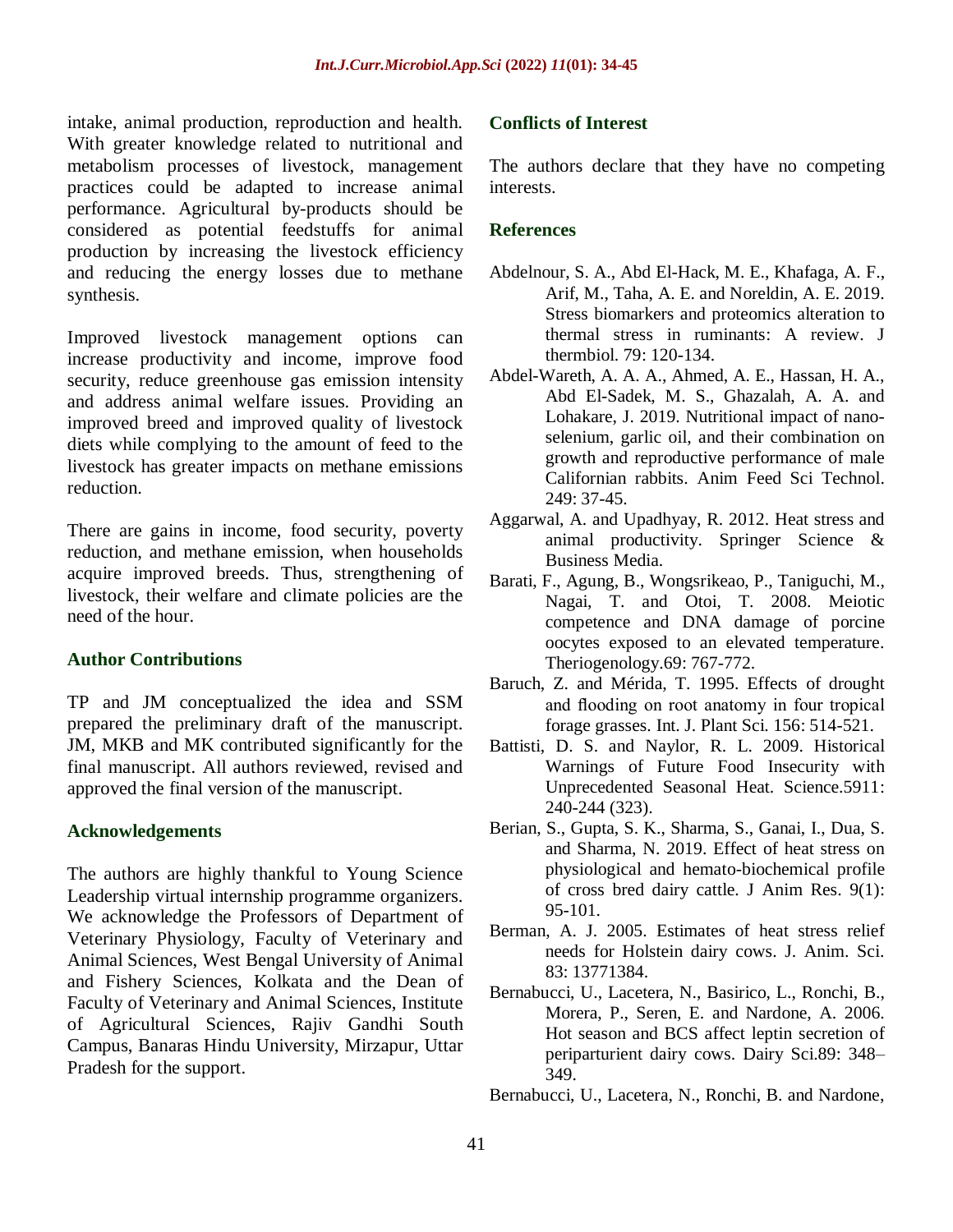A. 2002. Markers of oxidative status in plasma and erythrocytes of transition dairy cows during hot season. J. Dairy Sci. 85: 2173-2179.

- Chaidanya, K., Shaji, S., Abdul Niyas, P. A., Sejian, V., Raghavendra Bhatta, M., Bagath, G., Rao, S., Kurien, E. K. and Varma. G. 2015. Climate change and livestock nutrient availability: impact and mitigation. J Vet Sci Med Diagn. 4: 1-7.
- Chapman, S. C., Chakraborty, S., Dreccer, M. F. and Howden, S. M. 2012. Plant adaptation to climate change: opportunities and priorities inbreeding. Crop Pasture Sci. 63: 251-268.
- De Rensis, F. and Scaramuzzi, R. J. 2003. Heat stress and seasonal effects on reproduction in the dairy cow: a review. Theriogenology. 60: 1139-1151.
- Easterling, W., Aggarwal, P., Batima, P., Brander, K., Erda, L., Howden, M., Kirilenko, A., Morton, J., Soussana, J. F. and Schmidhuber, J.2007. Food, fibre, and forest products. In: Parry, M. L., Canziani, O. F., Palutikof, J. P., Linden, P. J. and Hanson, C. E. (Eds.), Climate Change 2007: Impacts, Adaptation and Vulnerability. Cambridge University Press, Cambridge, UK, pp. 273-313.
- Esminger, M. E., Oldfield, J. E. and Heinemann, W.W. 1990. Feeds and Nutrition: Formerly Feeds & Nutrition, Complete. Ensminger Publishing Company, Clovis, CA.
- FAO (Food and Agriculture Organization of the United Nations), 1986. Farm structures in tropical climates: Animal environmental requirements.
- FAO (Food and Agriculture Organization of the United Nations), 2011. World livestock 2011: Livestock in food security. FAO, Rome.
- FAO (Food and Agriculture Organization of the United Nations), 2013. Climate-smart agriculture: Sourcebook. FAO, Rome.
- FAO (Food and Agriculture Organization of the United Nations), IFAD (International Fund for Agricultural Development), WFP (World Food Programme), 2013. The State of Food Insecurity in the World: The Multiple Dimensions of Food Security. FAO, Rome.
- Finocchiaro, R., Van Kaam, J., Portolano, B. and Misztal, I. 2005. Effect of heat stress on production of dairy sheep. J. Dairy Sci. 88,

1855-1864.

- Fregley, M. J. 1996. Adaptations: some general characteristics. In: Fregley, M. J., Blatteis, C. M. (Eds.), Handbook of physiology, Section4: Environmental physiology. Oxford University Press, pp. 3-15.
- Gonzalez Pereyra, Ana & May, Verónica & Catracchia, Carlos & Herrero, M. & Flores, Myriam & Mazzini, Mariana. 2010. Influence of Water Temperature and Heat Stress on Drinking Water Intake in Dairy Cows. Chilean J Agric Res 70 (2): 70.
- Habeeb, A., Gad, A. and Atta, Mostafa. 2018. Temperature-Humidity Indices as Indicators to Heat Stress of Climatic Conditions with Relation to Production and Reproduction of Farm Animals. Int J Biotechnol Recent Adv. 1: 35-50.
- Hancock, P. A., Ross, J. M. and Szalma, J. L. 2007. A Meta-Analysis of Performance Response under Thermal Stressors. Human Factors. 49(5): 851- 877.
- Hansen, P. J. 2007. Exploitation of genetic and physiological determinants of embryonic resistance to elevated temperature to improve embryonic survival in dairy cattle during heat stress. Theriogenology. 68 (4): S242-S249.
- Harvell, C. D., Mitchell, C. E., Ward, J. R., Altizer, S., Dobson, A. P., Ostfeld, R. S. and Samuel, M. D. 2002. Climate warming and disease risks for terrestrial and marine biota. Science. 296: 2158-2162.
- Hatfield, J. L. and Prueger, J. H. 2011. Agroecology: implications for plant response to climate change. In: Yadav, S. S., Redden, R. J., Hatfield, J. L., Lotze-Campen, H., Hall, A. E. (Eds.), Crop Adaptation to Climate Change. Wiley-Blackwell, Chichester, UK, pp. 27-43.
- Hatfield, J. L., Boote, K., Fay, P., Hahn, L., Izaurralde, C., Kimball, B. A., Mader, T., Morgan, J., Ort, D., Polley, W., Thomson, A. and Wolfe, D. 2008. Agriculture, in: Walsh, M., The effects of climate change on agriculture, land resources, water resources, and biodiversity in the United States. A Report by the U.S. Climate Change Science Program and the Subcommittee on Global Change Research. Washington, DC., USA, pp. 362.

Herrero, M., Fawcett, R. H. and Jessop, N. S. 2002.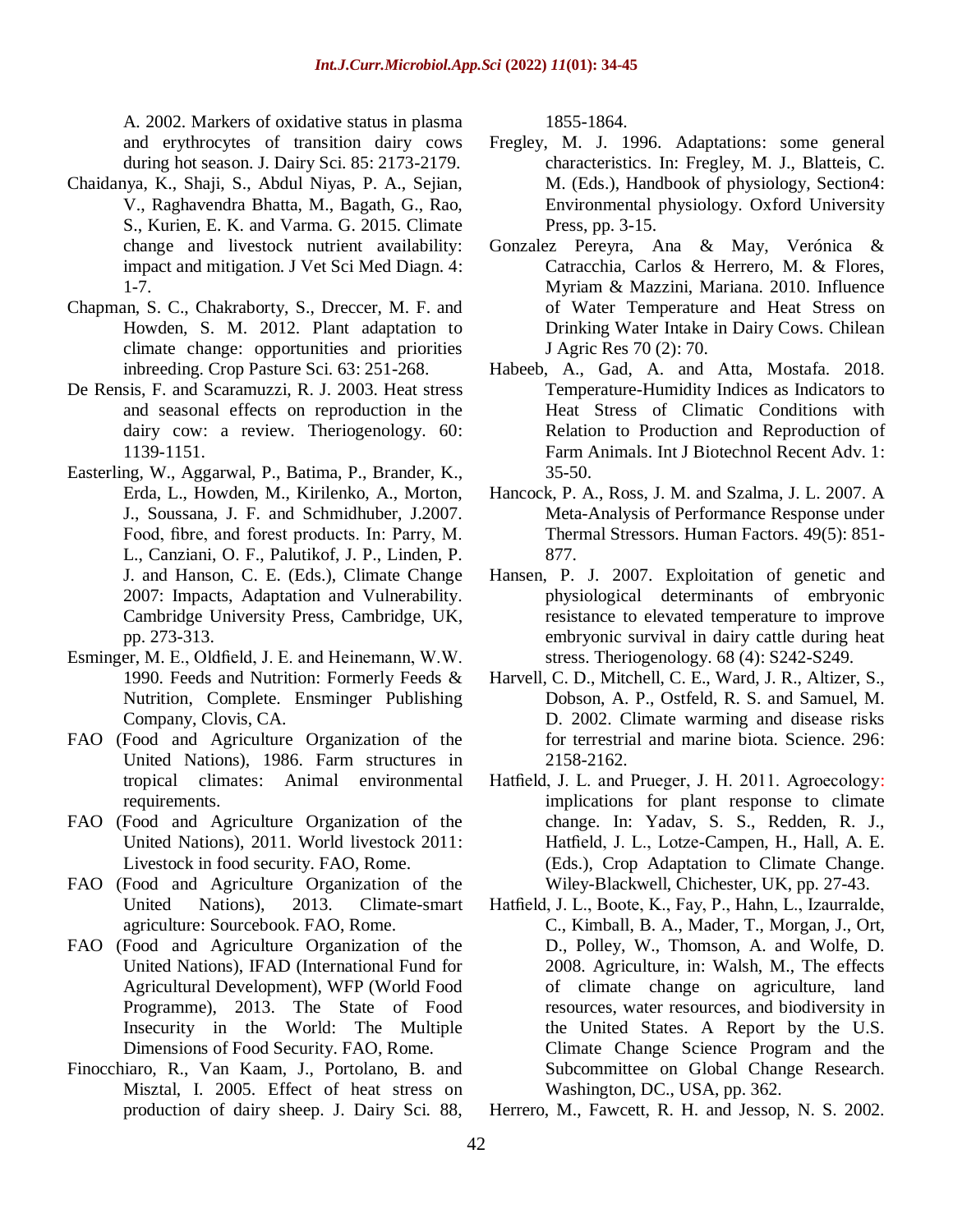Predicting Intake and Nutrient Supply of Tropical and Temperate Diets for Ruminants Using a Simple Dynamic Model of Digestion. Bioparametrics Ruminant Nutrition Reference Laboratories Monograph. Institute of Ecology and Resource Management, University of Edinburgh, UK.

- Howden, S. M., Crimp, S. J. and Stokes, C. J. 2008. Climate change and Australian livestock systems: impacts, research and policy issues. Aust. J. Exp. Agric. 48: 780-788.
- IFAD (International Fund for Agricultural Development), 2010. Livestock and climate change. <http://www.ifad.org/lrkm/events/cops/papers/ climate.pdf>. Iglesias, A., Avis, K., Benzie, M., Fisher, P., Harley, M., Hodgson, N., Horrocks, L., Moneo, M. and Webb, J., 2007. Adaptation to climate change in the agricultural sector. AEA Energy & Environment and Universidad de Politécnica de Madrid.
- Johnson, H. D. 1980. Depressed chemical thermogenesis and hormonal function in heat. In: Yousef, M. K. (Ed.), Environmental Physiology: Ageing, Heat and Altitude. Elsevier North Holland Inc, New York, USA, pp. 3-9.
- Joy, A., Sejian, V., Madiajagan, B., Krishnan, G., Vakayil, B. and Bhatta, R. 2018. Resilience of three indigenous goat breeds to heat stress based on phenotypic traits and PBMC HSP70 expression. Int J Biometeorol.62. 10.1007/s00484-018-1604-5.
- Kadzere, C. T., Murphy, M. R., Silanikove, N. and Maltz, E. 2002. Heat stress in lactating dairy cows: a review. Liv. Prod. Sci. 77: 59-91.
- Karl, T. R., Melillo, J. M. and Peterson, T. C. 2009. Global Climate Change Impacts in the United States. U.S. Global Change Research Programme. Cambridge University Press.
- King, J. M., Parsons, D. J., Turnpenny, J. R., Nyangaga, J., Bakari, P. and Wathes, C. M., 2006. Modelling energy metabolism of Friesians in Kenya small holdings show how heat stress and energy deficit constrain milk yield and cow replacement rate. Anim. Sci. 82: 705-716.
- Kunavongkrita, A., Suriyasomboonb, A., Lundeheimc,

N., Learda, T. W. and Einarsson, S. 2005. Management and sperm production of boars under differing environmental conditions. Theriogenology.63: 657-667.

- Lipper, L., Thornton, P., Campbell, B. M., Baedeker, T., Braimoh, A., Bwalya, M., Caron, P., Cattaneo, A., Garrity, D. P., Henry, K., Hottle, R., Jackson, L., Jarvis, A., Kossam, F., Mann, W., McCarthy, N., Meybeck, A., Neufeldt, H., Remington, T., Sen, P. T., Sessa, R., Shula, R., Tibu, A. and Torquebiau, E. F. 2014. Climatesmart agriculture for food security. Nat. Clim. Chang. 4: 1068-1072.
- Lucas, E. M., Randall, J. M. and Meneses, J. F. 2000. Potential for evaporative cooling during heat stress periods in pig production in Portugal*.* J. Agric. Eng. Res. 76: 363-371.
- Lukuyu, B., Ravichandran, T., Maass, B., Laswai, G., Bwire, J. and Duncan, A. 2015. Enhancing livestock productivity through feed and feeding interventions in India and Tanzania. ILRI Project Report. International Livestock Research Institute (ILRI), Nairobi, Kenya.
- Mashaly, M. M., Hendricks G. L., Kalama, M. A., Gehad, A. E., Abbas, A. O. and Patterson, P. H. 2004. Effect of heat stress on production parameters and immune responses of commercial laying hens. Poult. Sci. 83: 889- 894.
- May Bin-Jumah, Mohamed E. Abd El-Hack, Sameh A. Abdelnour, Yasmeen A. Hendy, Hager A. Ghanem, Sara A. Alsafy, Asmaa F. Khafaga, Ahmed E. Noreldin, Hazem Shaheen, Dalia Samak, Maha A. Momenah, Ahmed A. Allam, Abdullah A. AlKahtane, Saad Alkahtani, Mohamed M. Abdel-Daim and LotfiAleya. 2020. Potential use of chromium to combat thermal stress in animals: A review. Science of the total environment. 707.
- Mitloehner, F. M., Morrow, J. L., Dailey, J. W., Wilson, S. C., Galyean, M. L., Miller, M. F. and McGlone, J. J. 2001. Shade and water misting effects on behaviour, physiology, performance, and carcass traits of heat-stressed fed lot cattle. J. Anim. Sci. 79: 2327-2335.
- Mohamed E. Abd El-Hack, Sameh A. Abdelnour, Ayman E. Taha, Asmaa F. Khafaga, Muhammad Arif, TugayAyasan, Ayman A. Swelum, Mohammad H. Abukhalil, Saad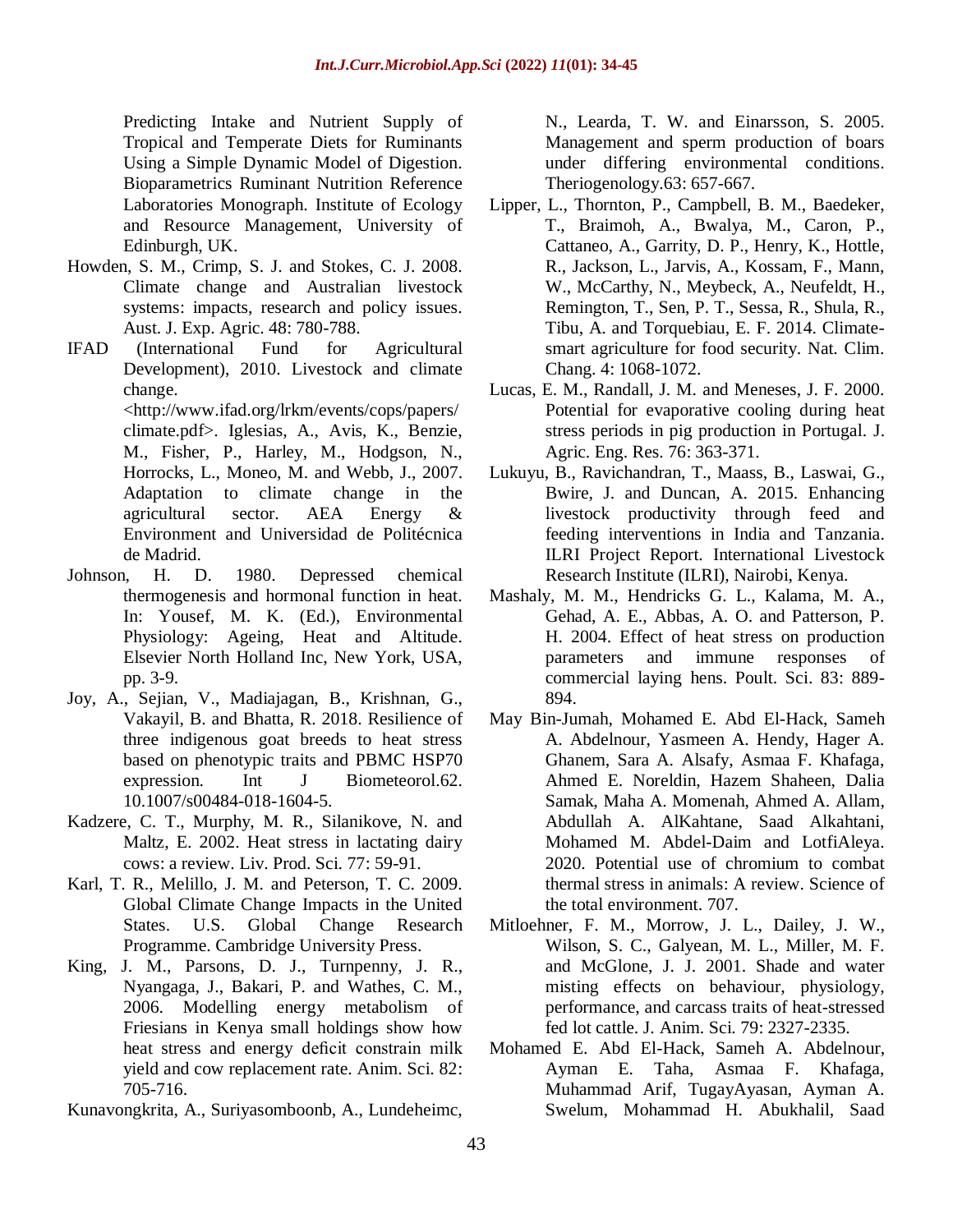Alkahtani, LotfiAleya, Mohamed M. Abdel-Daim. 2020 Herbs as thermoregulatory agents in poultry: An overview. Science of The Total Environment. 703: 134399.

- Nardone, A., Ronchi, B., Lacetera, N., Ranieri and M. S., Bernabucci, U. 2010. Effects of climate change on animal production and sustainability of livestock systems. Livest. Sci. 130: 57-69.
- Olsson, K. and Dahlborn, K. 1989. Fluid balance during heat stress in lactating goats. Q. J. Exp. Physiol.74: 645-659.
- Patz, J. A., Graczyk, T. K., Geller, N. and Vittor, A. Y. 2000. Effects of environmental change on emerging parasitic diseases. Int. J. Parasitol. 30: 1395-1405.
- Perry, B. and Sones, K. 2009. Global Livestock Disease Dynamics Over the Last Quarter Century: Drivers, Impacts and Implications. FAO, Rome.
- Polley, H. W., Briske, D. D., Morgan, J. A., Wolter, K., Bailey, D. W. and Brown, J. R. 2013. Climate change and North American rangelands: trends, projections, and implications. Rangeland Ecol. Manage. 66: 493-511.
- Rahmani, M., Abolghasem G., Hassan K., and Mohammad R. B. 2018. Effects of curcumin or nanocurcumin on blood biochemical parameters, intestinal morphology and microbial population of broiler chickens reared under normal and cold stress conditions, J Applied Anim Res. 46 (1): 200-209.
- Randolph, S. E. 2008. Dynamics of tick-borne disease systems: minor role of recent climate change. Rev. Sci. Technol. Oie. 27: 367-381.
- Rojas-Downing, M. M., Nejadhashemi, A. P., Harrigan, T. and Woznicki, S. A. 2017. Climate change and livestock: Impacts, adaptation, and mitigation. Climate Risk Management. 16: 145-163.
- Ronchi, B., Bernabucci, U., Lacetera, N., Verini Supplizi, A. and Nardone, A. 1999. Distinct and common effects of heat stress and restricted feeding on metabolic status in Holstein heifers. Zootec. Nutr. Anim. 25: 71- 80.
- Rotter, R. and van de Geijn, S. C., 1999. Climate change effects on plant growth, crop yield and livestock. Climatic Change 43: 651-681.
- Sanz-Saez, A., Erice, G., Aguirreolea, J., Muñoz, F., Sanchez-Diaz, M. and Irigoyen, J. J. 2012. Alfalfa forage digestibility, quality and yield under future climate change scenarios vary with *Sinorhizobiummeliloti* strain. Plant Physiol. 169: 782-788.
- Sawal, R., Ratan, R.and Yadav, S. B. S. 2004. Mesquite (*Prosopis juliflora*) Pods as a Feed Resource for Livestock - A Review -. Asian-Australasian Journal of Animal Sciences. 17: 10.5713/ajas.2004.719.
- Seerapu, S. R., Kancharana, A. R., Chappidi, V. S. and Bandi, E. R., 2015. Effect of microclimate alteration on milk production and composition in Murrah buffaloes. Vet. World 8: 1444-1452.
- Sejian, V., Bhatta, R., Gaughan, J., Dunshea, F., and Lacetera, N. 2018. Review: Adaptation of animals to heat stress. Animal, 12(S2), S431- S444.
- Sejian, V., Silpa, M. V., Reshma Nair, M. R., Devaraj, C., Krishnan, G., Bagath, M., Chauhan, S. S., Suganthi, R. U., Fonseca, V. F., König, S. and Gaughan, J. B. (2021). "Heat Stress and Goat Welfare: Adaptation and Production Considerations." Animals 11 (4): 1021.
- Sejian, V., Singh, A., Sahoo, A. and Naqvi, M. 2014. Effect of mineral mixture and antioxidant supplementation on growth, reproductive performance and adaptive capability of Malpura ewes subjected to heat stress. J AnimPhysiol AnimNutr.98: 72-83.
- Sheiha, A. M., Abdelnour, S. A., Abd El-Hack, M. E., Khafaga, A. F., Metwally, K. A., Ajarem, J. S., Maodaa, S. N., Allam, A. A. and El-Saadony, M. T. 2020. Effects of Dietary Biological or Chemical-Synthesized Nano-Selenium Supplementation on Growing Rabbits Exposed to Thermal Stress. Animals. 10: 430.
- Sirohi, S. and Michaelowa, A. 2007. Sufferer and cause: Indian livestock and climate change. Climatic Change. 85: 285-298.
- Soren, N. M. 2012 Nutritional manipulations to optimize productivity during environmental stress In: Sejain V, Naqvi S. M. K., Ezeji T, Lakritz J, Lal R (eds) Environmental stress and amelioration in livestock production, springer verlag publisher, New York 181-218.
- Steenwerth, *et al.*, 2014. Climate-smart agriculture global research agenda: scientific basis for